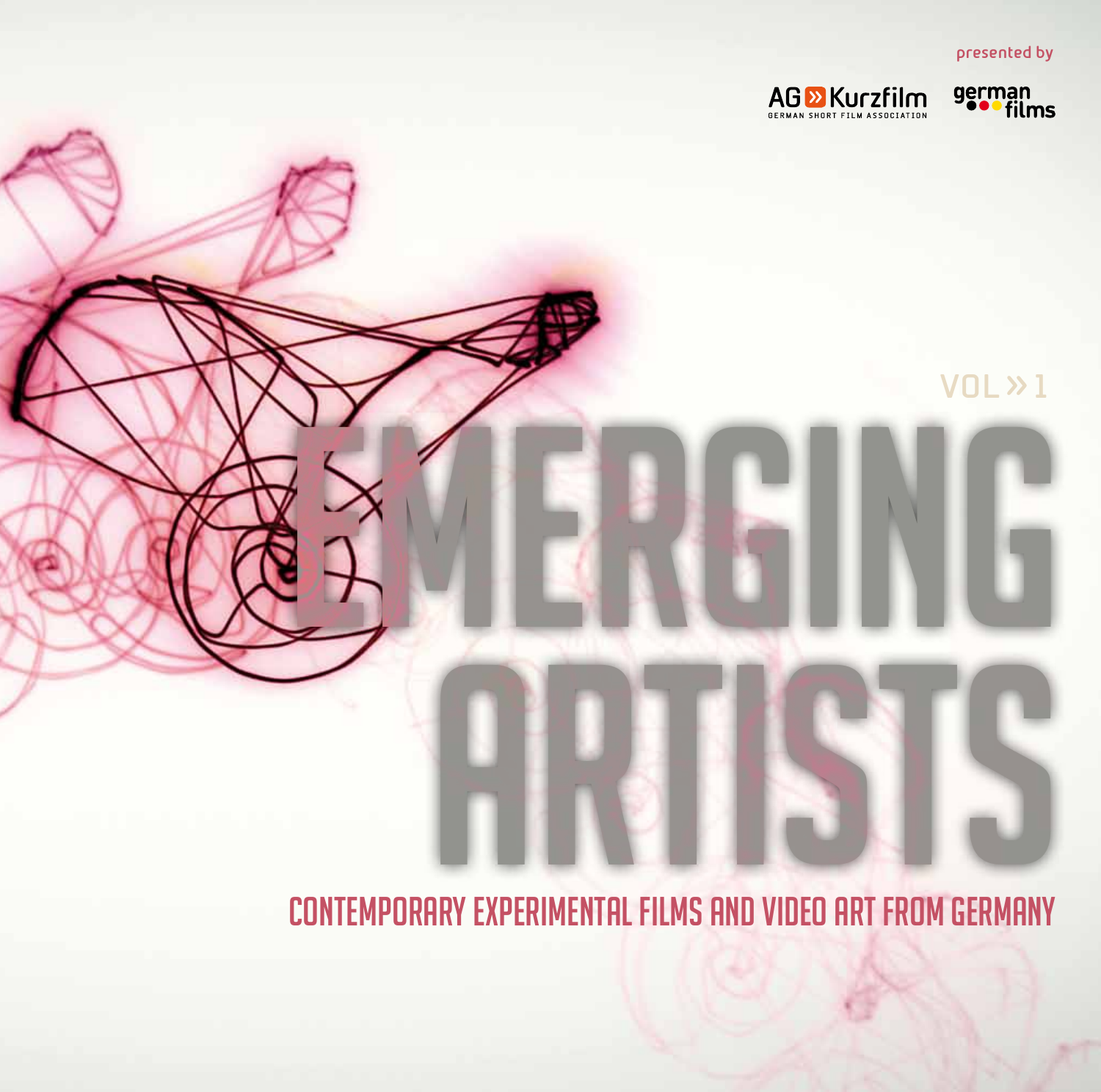

### **WARNING: PHOTOSENSITIVITY/EPILEPSY**

 A very small percentage of individuals may experience epileptic seizures or blackouts when exposed to certain light patterns or flashing lights. Exposure to certain patterns or backgrounds in these films may trigger epileptic seizures or blackouts in these individuals.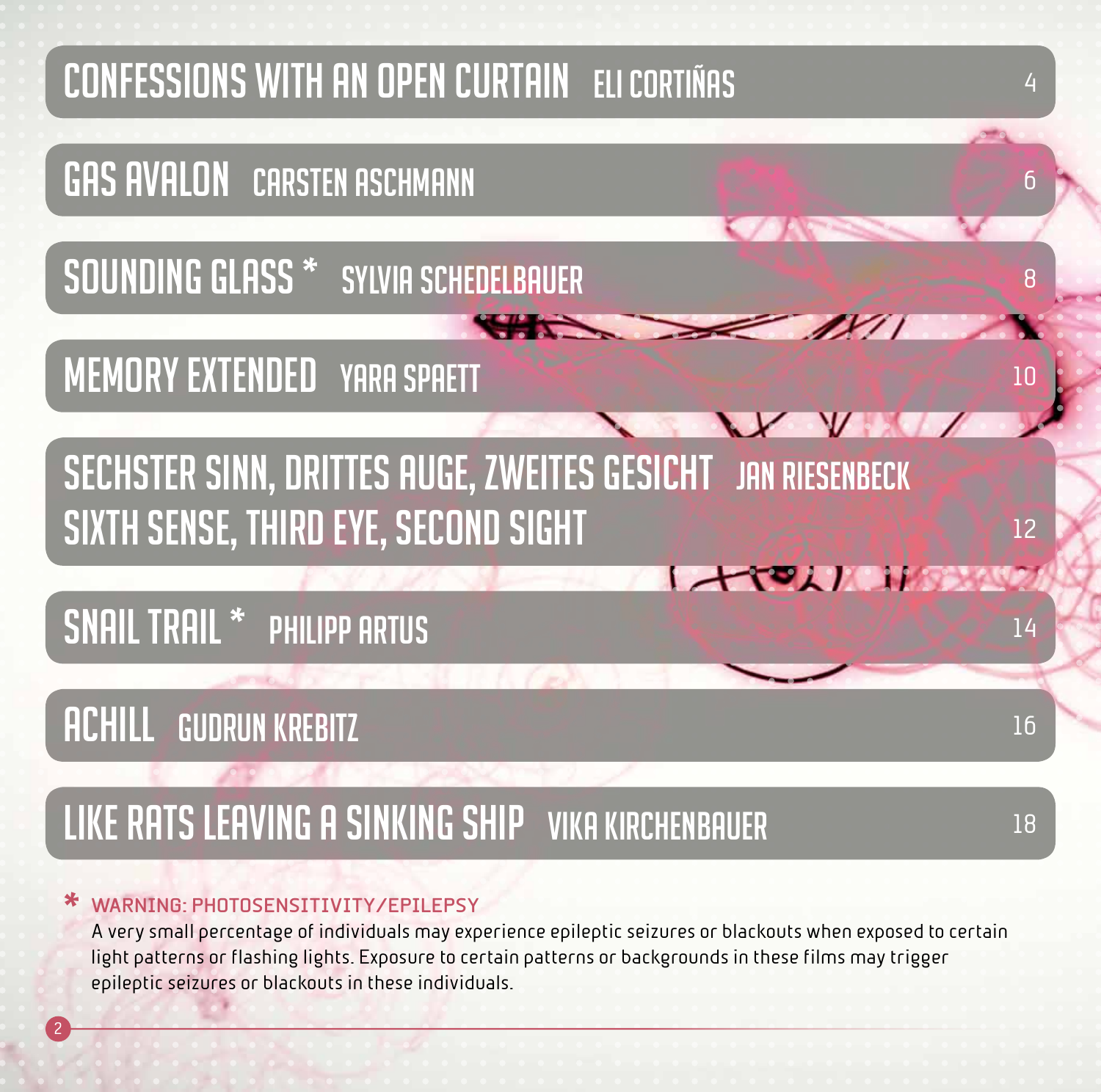### prelude: Greed for Novelty

When it comes to short films, there are two categories: On the one hand, there are short feature films of a variety of genres which rely on more or less conventional cinematic language. On the other hand, there are those that try to question viewing habits and intend to break these up. They constitute an art form of their own which has been described by a diversity of terms. Theses films are considered as experimental because they stray off regular paths and explore things which lead to new, unknown results. Similar to other areas of life, these experiments emerge from curiosity. It is exactly this kind of curiosity that provides these films with a vantage point for iconographic innovation which has always and again influenced and renewed cinematic vocabulary. Considering this situation, it is even more astounding that these experimental films are struggling for a larger audience. Some have made it to the exhibition facilities of fine art but pale in the blinding light of the "white cube". Certain online platforms merely serve as a substitute, since these films are actually made for the silver screen.

One of the last resorts of adequate exposition are short film festivals which serve as annual conventions for basic cinematic research.

This compilation of films on hand is a successful experiment by the German Short Film Association. Similar to the greed for novelty that drove their creators, I wish these films the greed for a new and curious audience!

### Bjørn Melhus

Bjørn Melhus, born 1966, is a German-Norwegian media artist. In his work he has developed a singular position, expanding the possibilities for a critical reception of cinema and television. Originally rooted in an experimental film context, Bjørn Melhus's work has been shown and awarded at numerous international film festivals and galleries.

Alfred Rotert (European Media Art Festival Osnabrück), Carsten Spicher (Oberhausen Short Film Festival), Giovanna Thiery (Stutteart Filmwinter/Wand 5) and Gerhard Wissner (Kassel Dokfest) were the members of the jury who selected the works for the first edition of EMERGING ARTISTS from 40 submissions.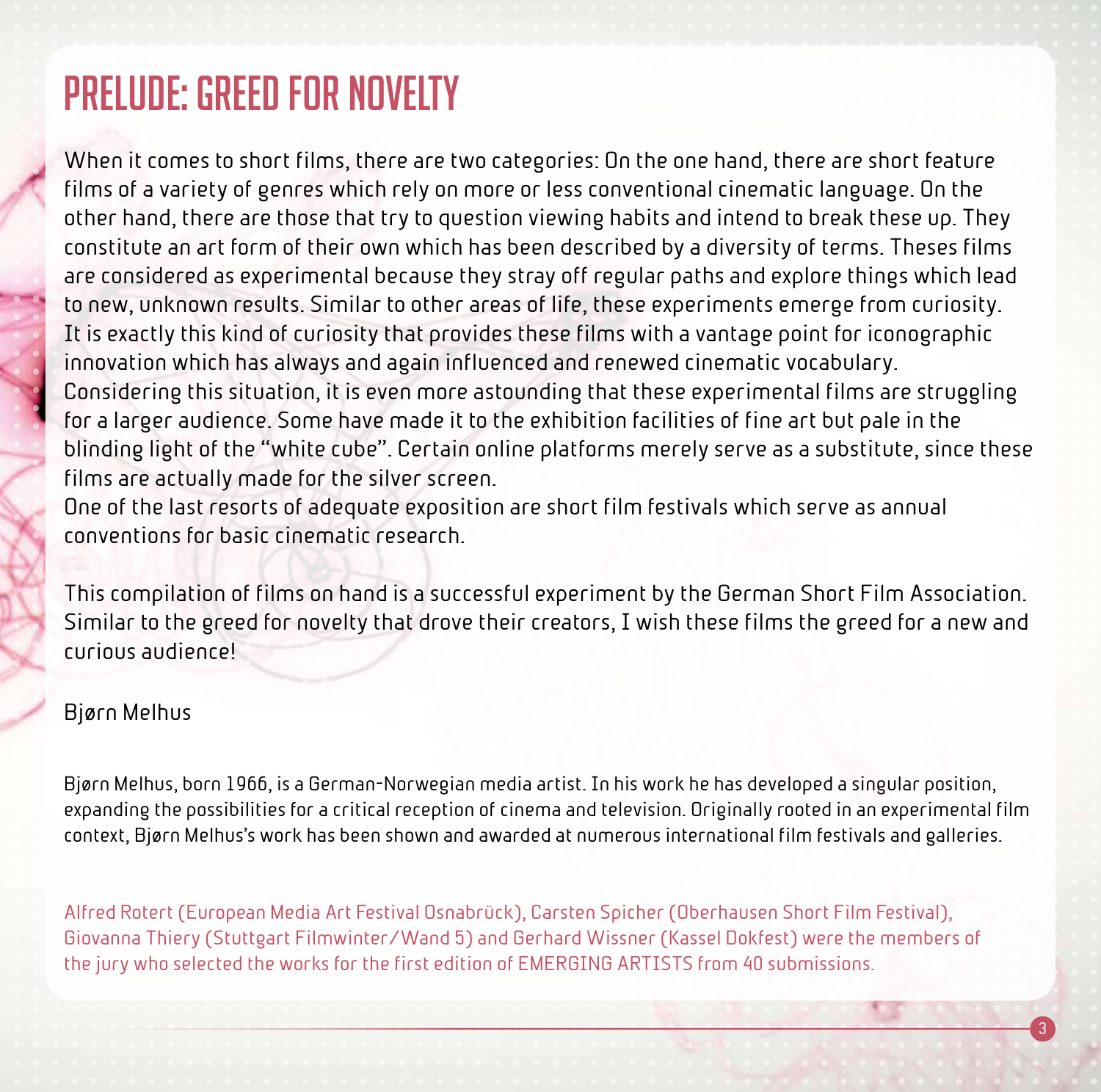## CONFESSIONS WITH AN OPEN CURTAIN

### **05:30** | **Germany** | **2011** | **English dialogue**

director Eli Cortiñas screenwriter Eli Cortiñas editor Eli Cortiñas producer Eli Cortiñas

**Q** synopsis "Funny business, a woman's career. The things you drop on the way up the ladder so you can move faster. You forget you will need them again when you get back to being a woman." Bette Davis in ALL ABOUT EVE by Joseph L. Mankiewicz (USA 1950)

4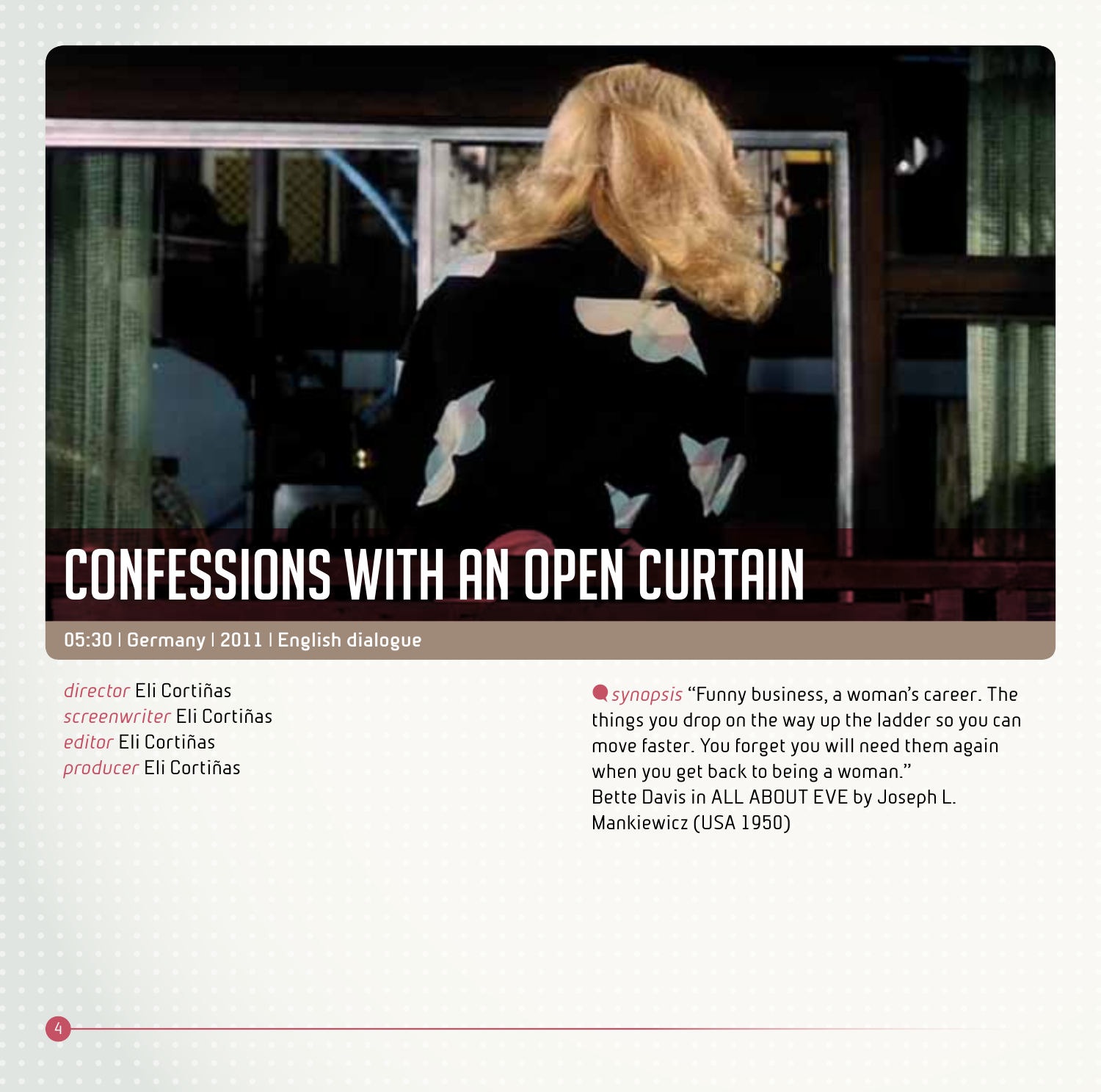dbio Eli Cortiñas, born 1976 in Las Palmas de Gran Canaria, Spain, studied at the European Film College in Denmark and the Academy of Media Arts in Cologne. She was nominated for the German Short Film Award for Animated/Experimental Film (2008) and received the Sponsorship Award of the state of NRW for Young Artists (2009) as well as recently the Karl Schmidt-Rottluff Grant (2012). In 2012 Cortiñas participated at III Moscow Biennale for Young Art, Les Rencontres Internationales in Beirut, Madrid and Paris, at the 58th International Short Film Festival Oberhausen as well as at the experimental competition of 20th Curtas Vila do Conde International Film Festival in Portugal. Her works have been exhibited in institutions such as Castrum Peregrini in Amsterdam (2012), Museum Morsbroich in Leverkusen (2011) and Museum Ludwig in Cologne (2010).

**Cartist's statement CONFESSIONS WITH AN OPEN** CURTAIN, a single channel video which is based on found-footage material, deals with the construction of female identity, as well as with the portrayal of pictorial details, the interpretation of the specifics of a dramaturgic scene and the relevant film scenography. Things, which within the context of film history are already "embedded" in the film material and could thus be overlooked, are brought to the forefront. The object to which the attention is already brought in the title of the piece, the curtain, has long been regarded as being at the beginning, an item that veils and conceals. In the baroque and bourgeois theatre of the 18th century it is accorded a particular power, which gives it an active role; not only does it announce the play, it becomes a figure itself, with its folds, movements and shades of colour, ranging from opaque to transparent.



#### **Q** contact Eli Cortiñas: elicortinas ayahoo.es

galleries: www.soycapitan.de, www.galeriewaldburger.com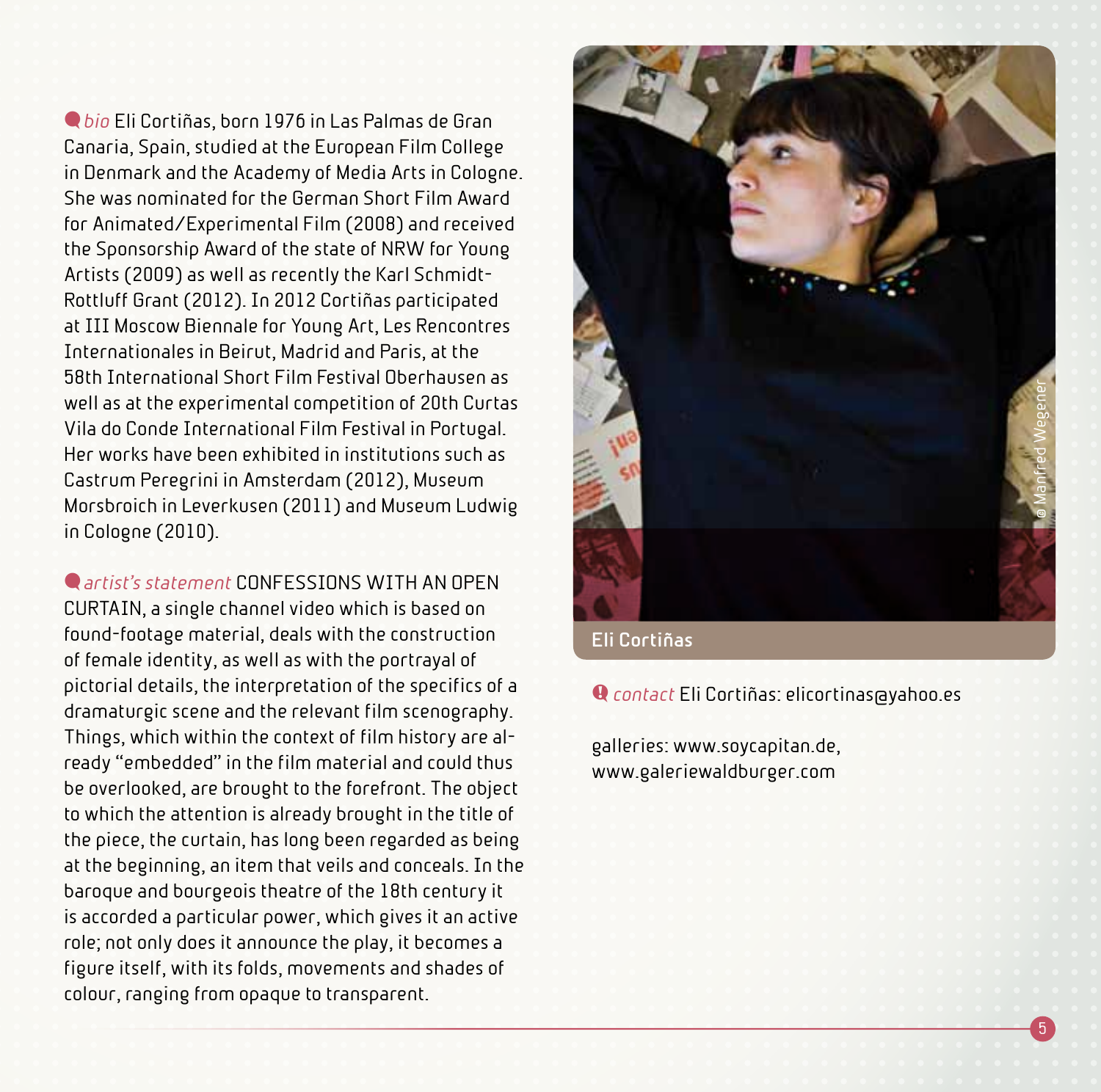### GAS AVALON

**14:00** | **Germany** | **2011** | **German dialogue** | **English subtitles**

director Carsten Aschmann screenwriter Carsten Aschmann editor Carsten Aschmann director of photography Carsten Aschmann music Stilluppsteypa & BJ Nilsen cast Michael Bruns voice Carsten Aschmann inspired by Breton, Hirst, Warhol, Epikur, Darwin, Baader, Aschmann producer Carsten Aschmann distribution www.hula-offline.de

**Q** synopsis Penetrating an interactive surface, we encounter the world of Gas Avalon, where completely different rules apply. Bullets serve as forms of locomotion; artistic genres depict a landscape of placelessness. Man and art transcend to vapor in a power station. As atoms of a soul that has the gift of reason, we return to reality.

fκ.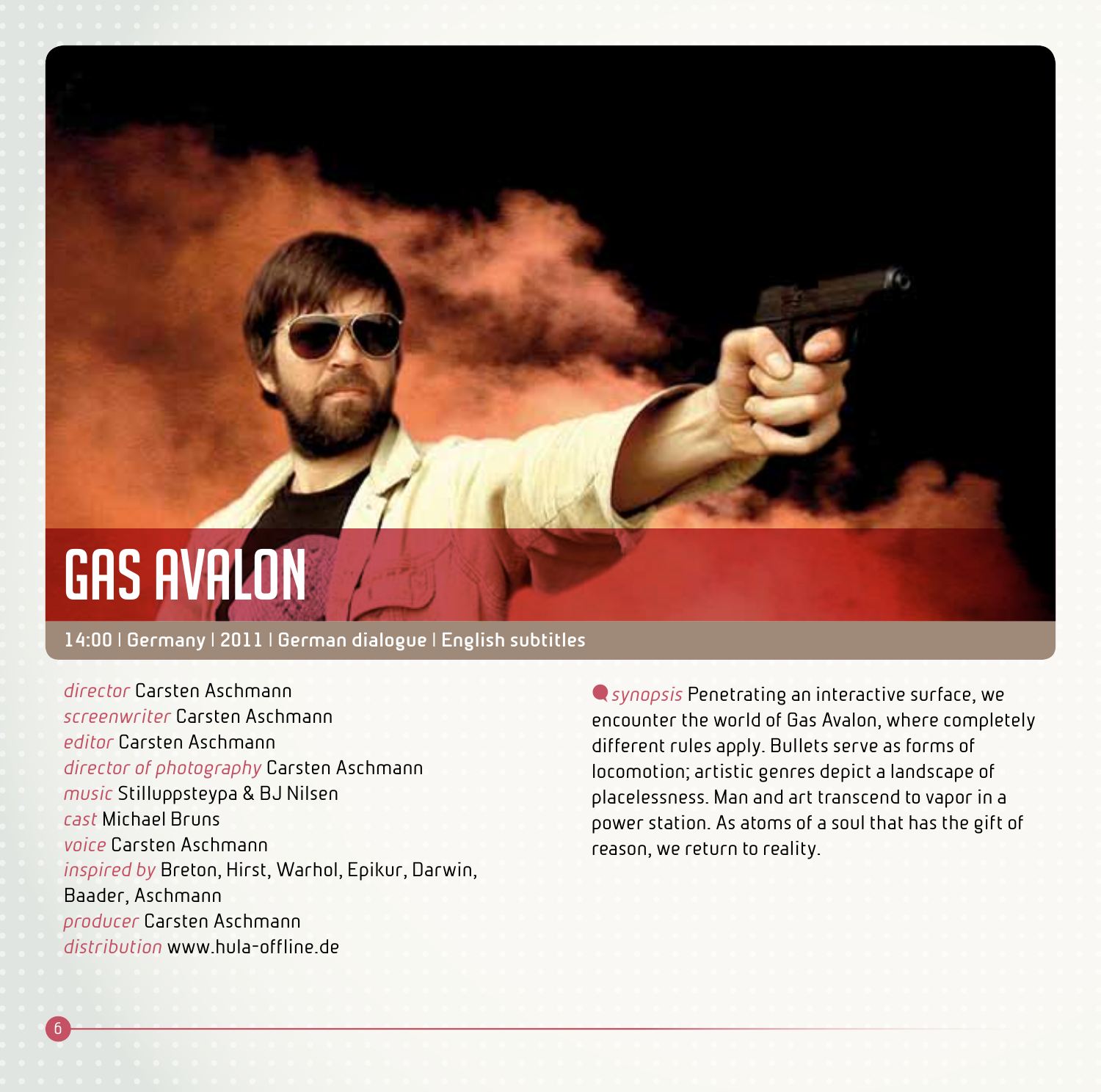$\bullet$  bio Studied experimental film at the Braunschweig University of Art in the film class of Gerhard Büttenbender and Birgit Hein; since 2006, works as a freelance filmmaker and screenwriter

dartist's statement "All art is gas" – that is the vaporization metaphor of GAS AVALON. Fog, smoke, plume play a constant visual role. Every bullet causes vaporization.

According to the myth, Avalon can only be reached through a mist, which makes the searching person unable to see anything. The seeker has the chance to be the chosen one, who can find wisdom, fertility, power and more. GAS AVALON uses this myth as a parable. GAS AVALON celebrates the search for the way by overcoming the laws of nature. At the same time the laws of nature limit the striving for higher goals, as the confrontation with one's own mortality marks the end of the film. As antagonists, Baader and Warhol confront each other with art, terror and economy in the meantime. Both are lost in Avalon – somehow. Only the isometric postural tremor remains.



**Q** contact Carsten Aschmann: www.hula-offline.de

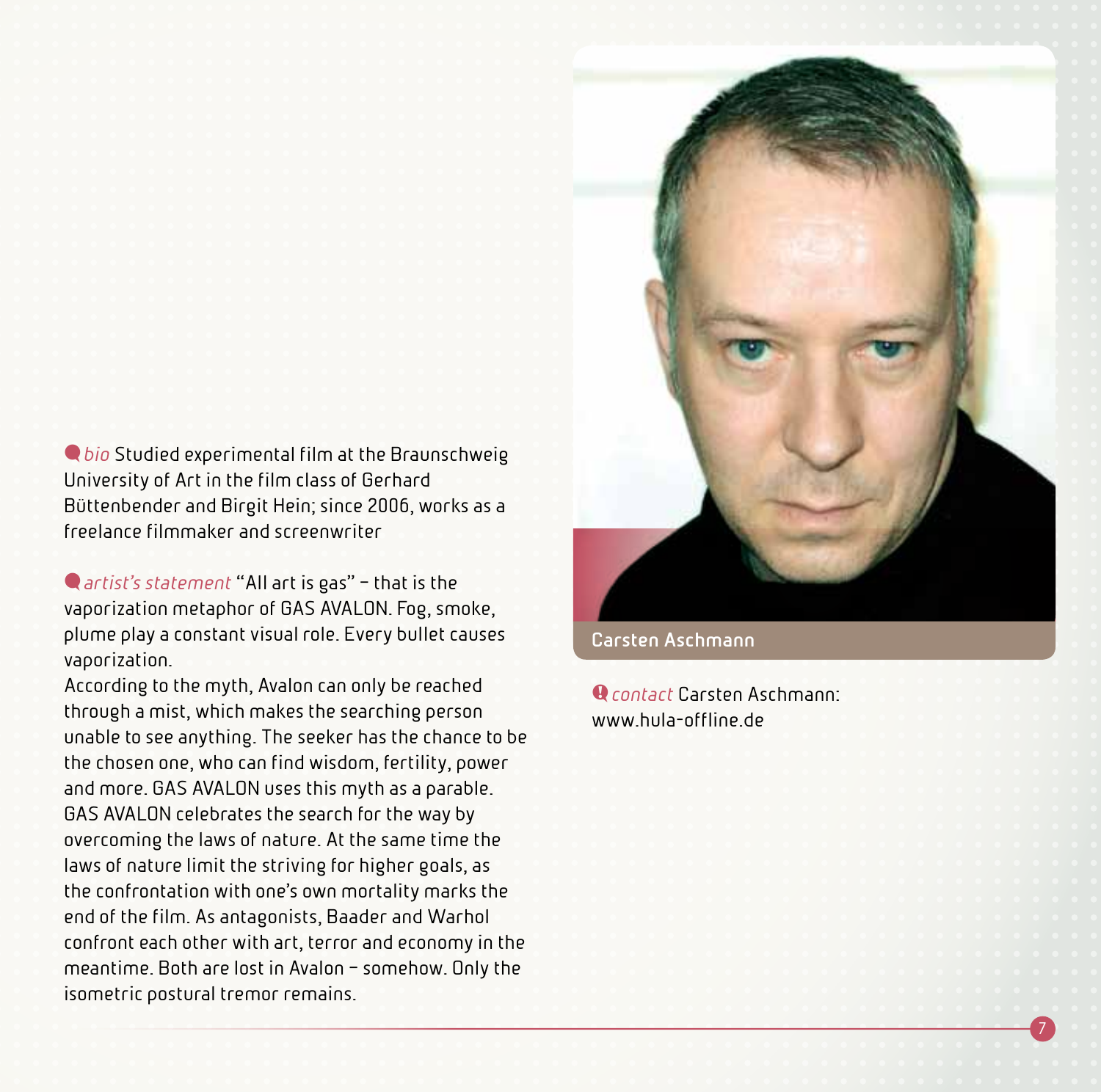### Sounding Glass

### **10:00** | **Germany** | **2011** | **no dialogue**

director Sylvia Schedelbauer screenwriter Sylvia Schedelbauer editor Sylvia Schedelbauer director of photography Sylvia Schedelbauer music Thomas Carnacki sound design Sylvia Schedelbauer producer Sylvia Schedelbauer distribution Sylvia Schedelbauer

**Q** synopsis A man in a forest is subject to a flood of impressions; rhythmic waves of images and sounds give form to his introspection.

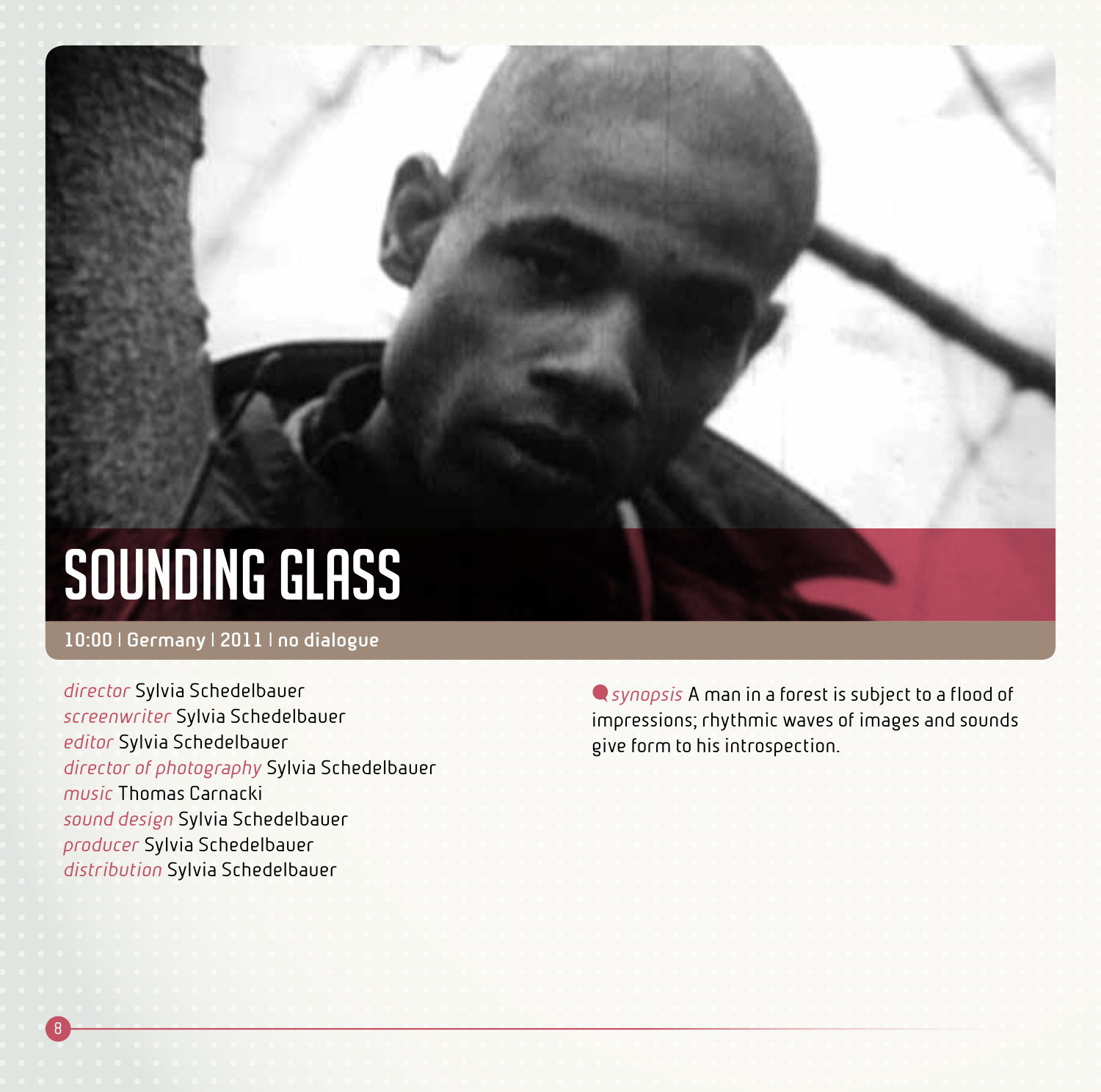$\bullet$  bio Born in Tokyo, Sylvia Schedelbauer first moved to Berlin in 1993, where she has been living since. Her films negotiate the space between broader historical narratives and personal, psychological realms mainly through poetic manipulations of found and archival footage. Selected screenings include: the International Short Film Festival Oberhausen, the EXiS Experimental Film Festival Seoul, the London Film Festival, the New York Film Festival, the San Francisco International Film Festival, the Robert Flaherty International Film Seminar and the Stan Brakhage Symposium. Awards include the VG Bildkunst Award, the German Film Critics' Award, and the Gus Van Sant Award for Best Experimental Film at the Ann Arbor Film Festival, the longest running showcase for avant-garde film. Film Comment Magazine named Sylvia one of the top 25 emerging filmmakers for the 21st century in their avant-garde poll.

**Q** about With very few images culled from the flood of footage originally taken during World War II, the filmmaker manages to express the incomprehensible trauma of war as a strong visual experience. With a highly compressed use of sound and image, Sound-ING GLASS creates a visceral impact that can only be achieved by cinematic means (Jury Statement, International Competition, International Short Film Festival Oberhausen).

The power of sound becomes visually transmitted in Sylvia Schedelbauer's imposing SOUNDING GLASS. The film meditates on the lasting resonances of violence imparted first through a strobe effect, flashing between a shot of trees and blackness. This device has the power to imbue a still image with immense movement, impart an ominous threat onto neutral foliage, and create a mounting sense of tension... (Aily Nash, Brooklyn Rail)



**Sylvia Schedelbauer**

**Q** contact Sylvia Schedelbauer: www.sylviaschedelbauer.com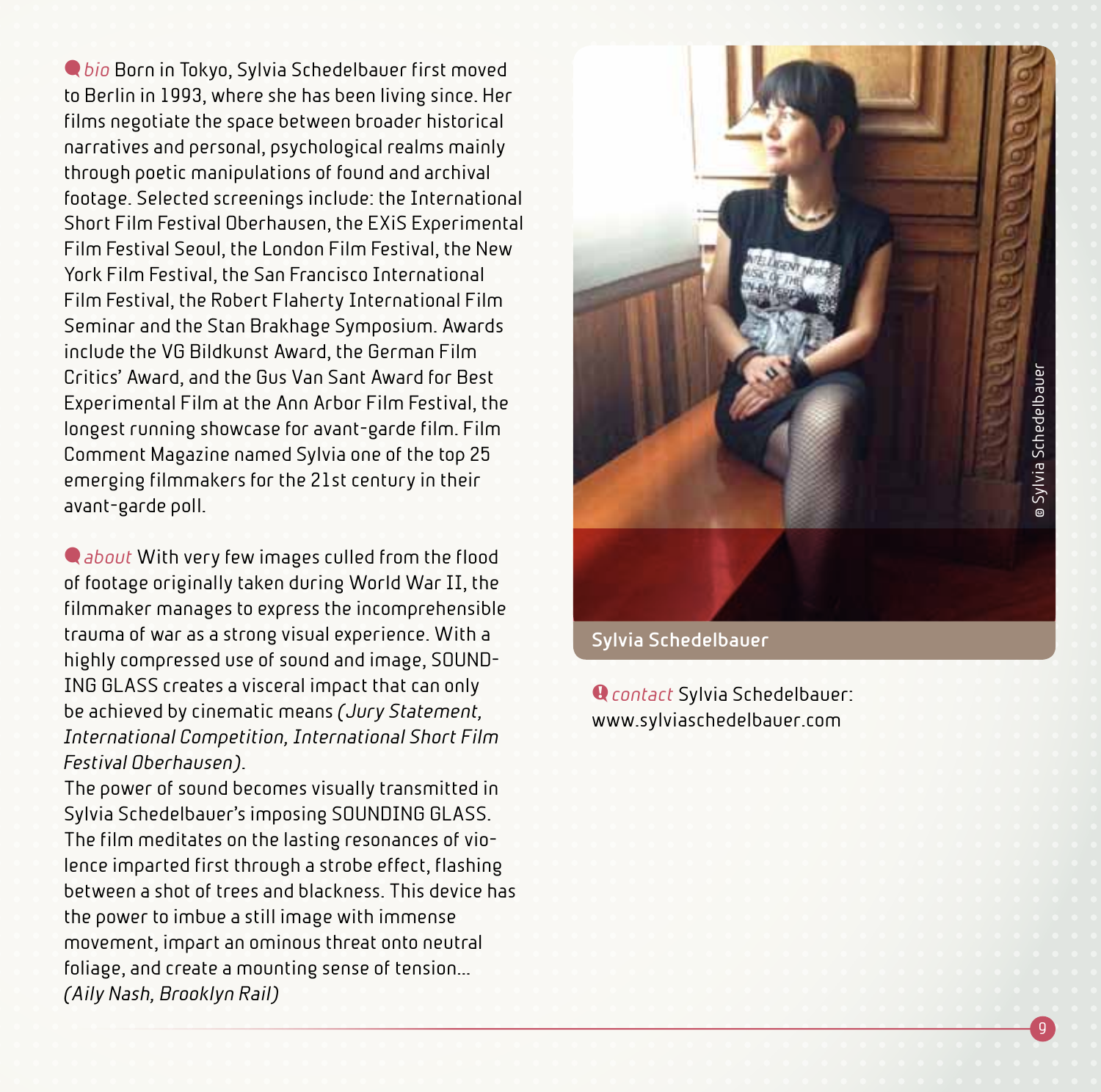

### Memory Extended

### **12:04** | **Germany** | **2011** | **English dialogue** | **English subtitles**

director Yara Spaett screenwriter Yara Spaett editor Yara Spaett directors of photography Yara Spaett, Rita Macedo, Lena Siebertz sound design Yara Spaett, Rita Macedo, Lena Siebertz voices Yara Spaett, Rita Macedo producer Yara Spaett distribution Yara Spaett

dsynopsis Memory Extended is about my long-termresearch on my family history which takes place in Munich and Thessaloniki. The non-linear narrative constitutes itself on a double screen.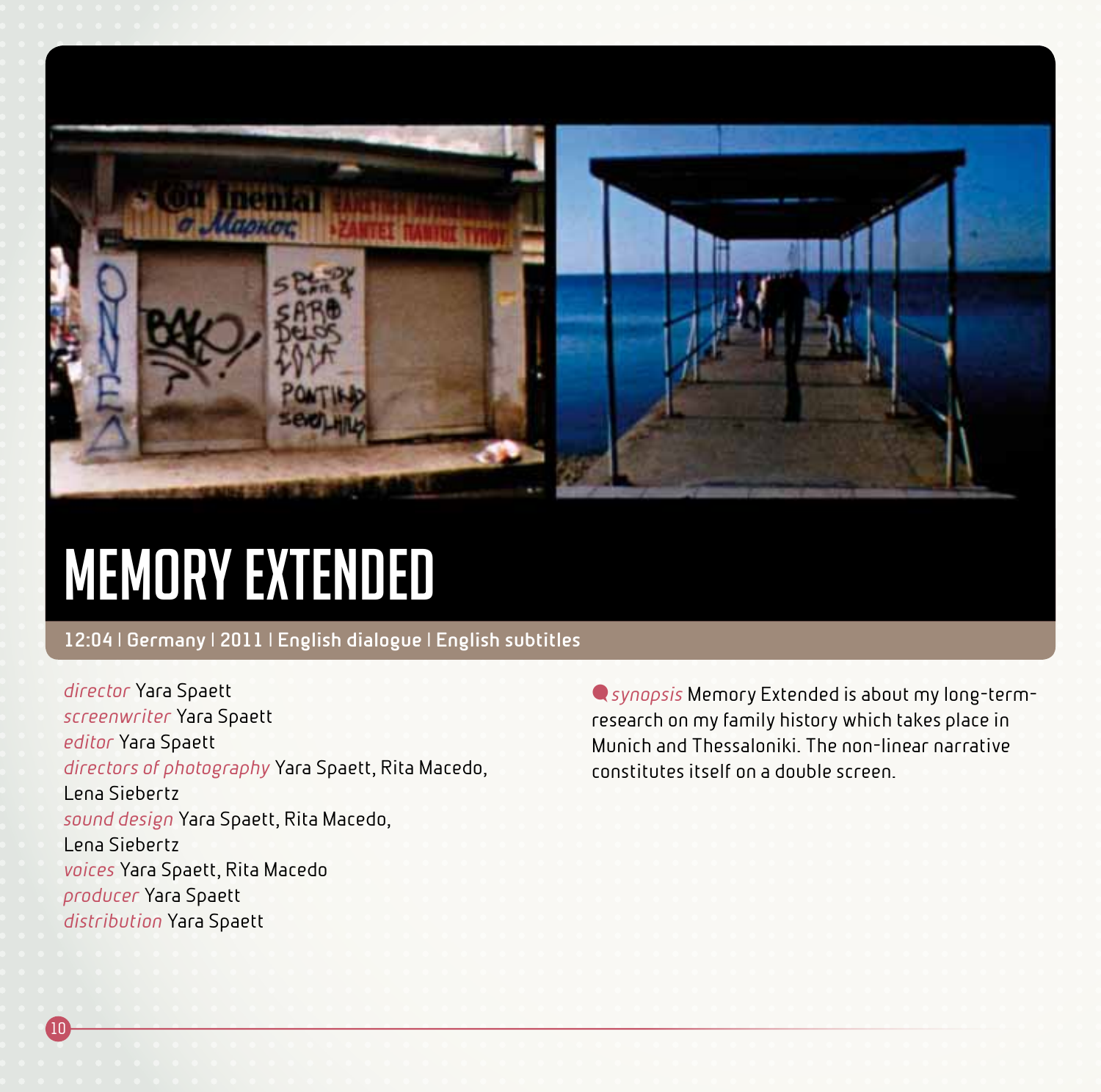$\bigcirc$  bio Yara Spaett was born in 1982. She lives and works in Berlin. Her video works deal with the attempt of experimenting different modes of documentary forms and performative video screenings in the context of social-political events and questions of visibility and empowerment.

 $\bullet$  actist's statement The viewer can see the different speeds of looking at the material like in a postproduction process. This links to my view as an author, reflects my procedure of working and brings the production process back into the cinema space. On the visual level, the video essay generates itself out of the photo album of my grandmother. The pictures are fragments of the post-war life of my family in Munich, Germany. The super-8 material was shot in Greece and imagines the travels of my father in the 1960s. The video shows the impossibility of finding names of former family members, who were deported from Thessaloniki to Auschwitz. I put this search into context with the history of the archives of the Jewish communities in Greece, which are lost or scattered in different places. It is an attempt to create new links between different flats, to activate subjectivity linked into a macro- and microscopic socio-historic context.



**Yara Spaett**

**Q** contact Yara Spaett: yara\_spaett@yahoo.com

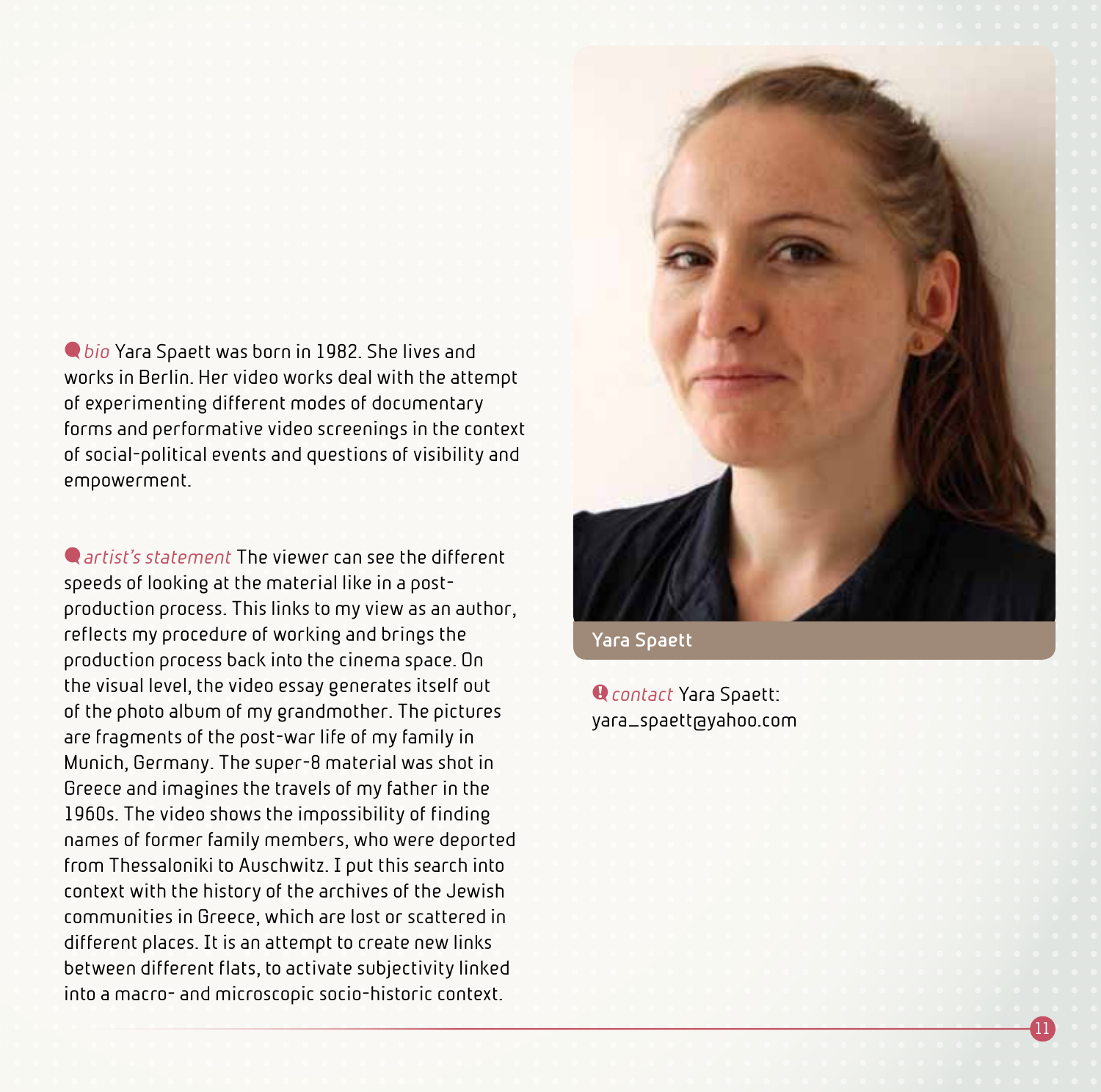### SECHSTER SINN, DRITTES AUGE, ZWEITES GESICHT SIXTH SENSE, THIRD EYE, SECOND SIGHT

**15:00** | **Germany** | **2012** | **German dialogue** | **English subtitles** | **English version (on preview DVD 08:46)**

director Jan Riesenbeck screenwriter Jan Riesenbeck editor Jan Riesenbeck directors of photography Ben Brix, Jan Riesenbeck music Max Hundelshausen sound design Tobias Böhm cast Ruben Zumstrull, Anna Fischer, Johann Adam Oest and more than 200 extras producer Roland Fischer distribution Ocean Pictures Filmproduktion info@oceanpictures-film.de www.oceanpictures-film.de

**Q** synopsis A young man is seeing through other people's eyes, struggling to find his own perspective. Ventriloquists mistake themselves for their doll. Sleep is preserved inside an hour glass as a mirror of one's own dreams. Sometimes all the pieces fit together, but the picture makes no sense at all.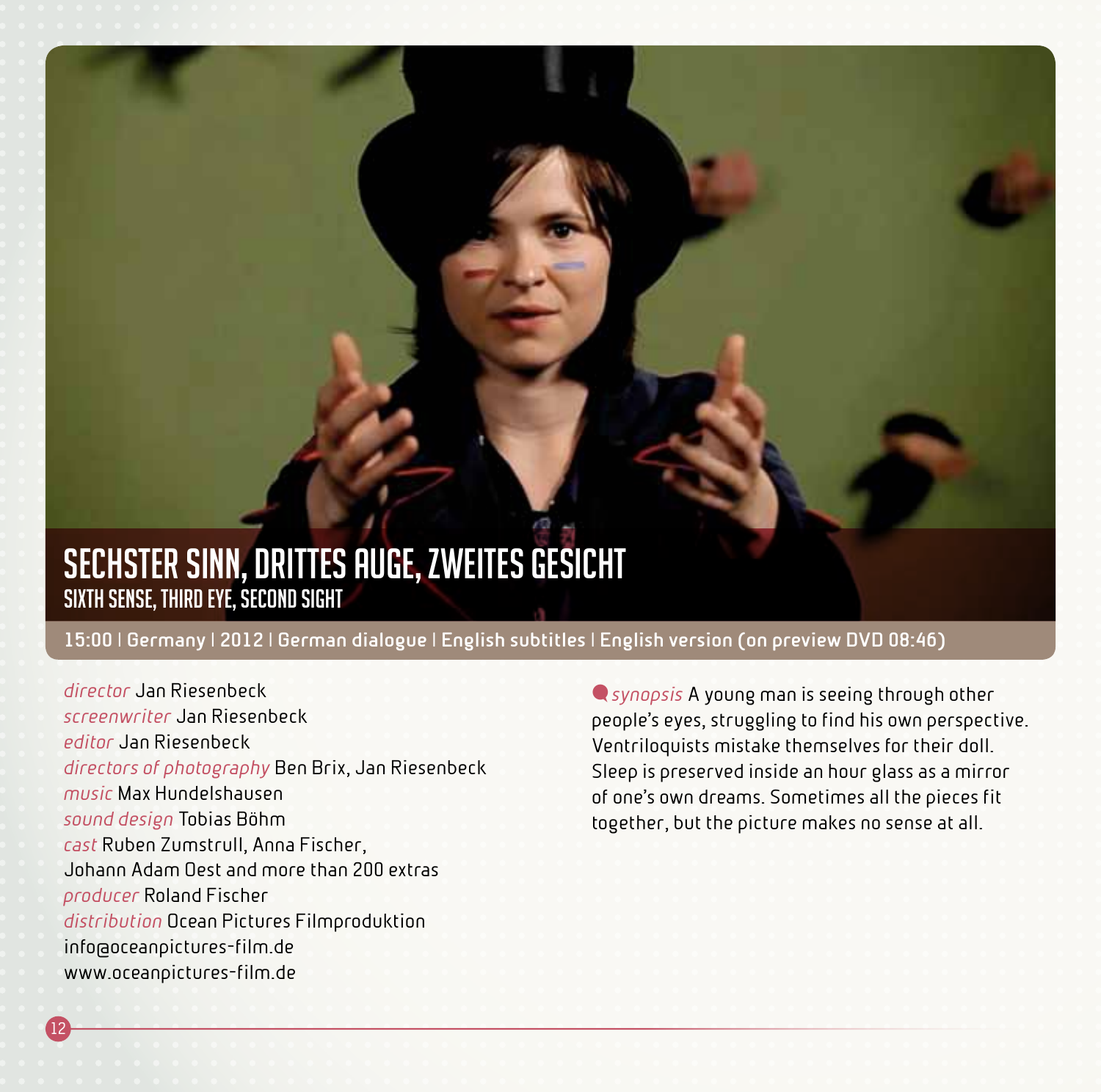dbio Born in Osnabrück in 1985, Jan Riesenbeck started film studies at Kunsthochschule Kassel (Art Academy Kassel) in 2007. He shot the short film KOPFGEBURTENKONTROLLE (BRAIN BIRTH CONTROL) without any budget in 2007. The film received the FBW's seal of approval "Highly Recommended" and was awarded more than 20 festival prizes, e.g. the German Young Filmmaker's Award. Furthermore, the film won the young talent competition of "Das kleine Fernsehspiel" (The Little Teleplay) of the second German public TV channel ZDF. His works have been presented at KW Institute for Contemporary Art and at several galleries.

 $\bullet$  director's statement SIXTH SENSE, THIRD EYE, SECOND SIGHT is an idiosyncratic mixture of fairytale, comedy, science fiction, essay and drama, but most notably an overflowing treasure chest full of bizarre ideas and unexpected phenomena. In a 15-minute flood of images the film combines 700 unrelated film scenes with more than a hundred different speaking parts. The narration is dominated by fast cuts, visual shenanigans and witty dialogue. Comparable to a puzzle, the numerous individual ideas merge to form a new whole. SECHSTER SINN, DRITTES AUGE, ZWEITES GESICHT/SIXTH SENSE, THIRD EYE, SECOND SIGHT was supported by Academy Award winner Volker Engel (Visual Effects for Independence Day) as part of a mentoring programme linked to the winning of the German Young Filmmakers Award.



**Q** contact Jan Riesenbeck:

jan@kopfgeburtenkontrolle.de

Roland Fischer: info@oceanpictures-film.de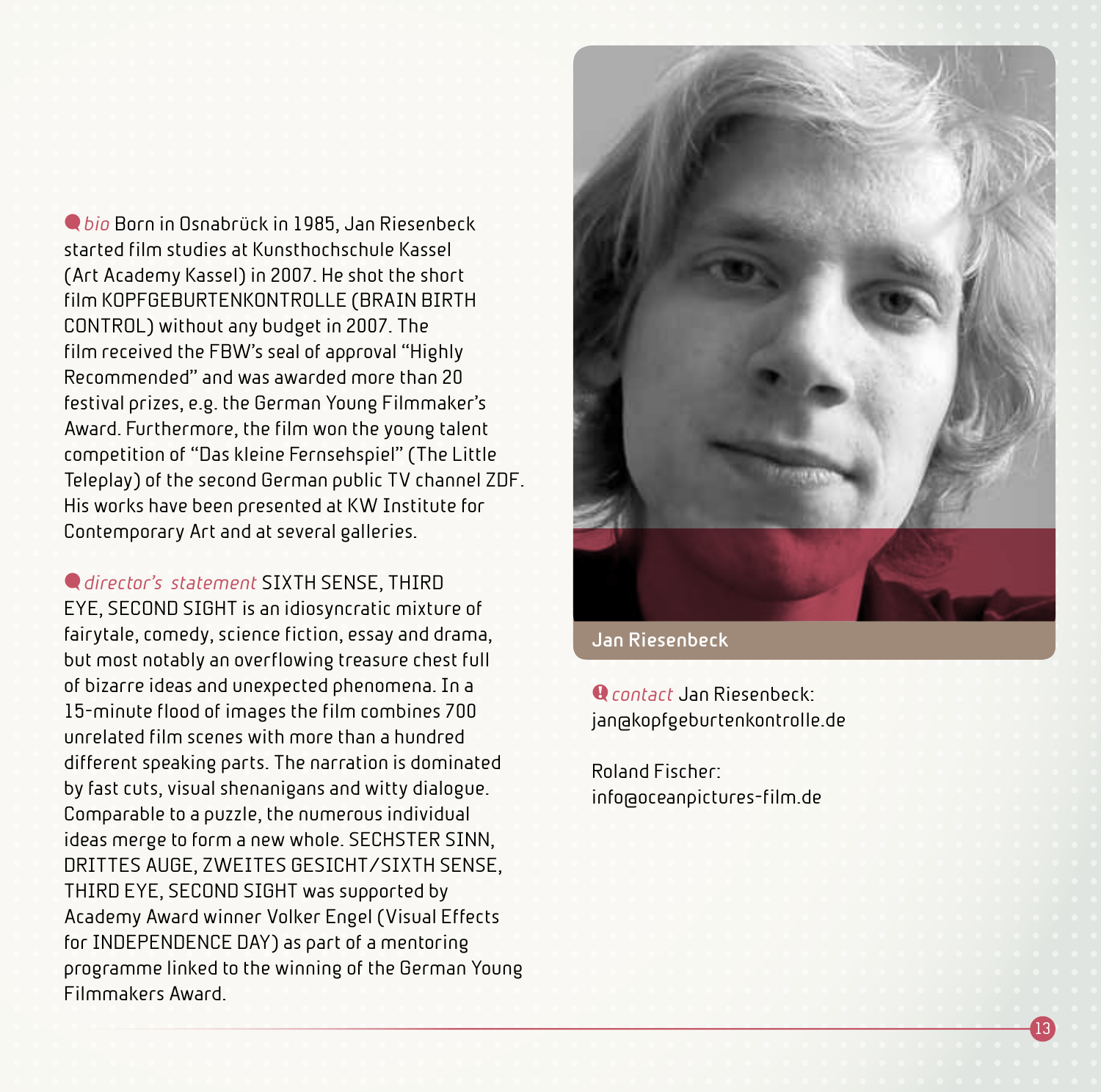

### **03:00** | **Germany** | **2012** | **no dialogue**

14

director Philipp Artus screenwriter Philipp Artus editor Philipp Artus director of photography Philipp Artus sound editor Philipp Artus musical basis Madalena Graça distribution Kunsthochschule für Medien Köln Ute Dilger, Peter-Welter-Platz 2, 50676 Köln, ute.dilger@khm.de

**Q** synopsis A snail invents the wheel and goes through a cultural evolution to finally get back to its origins.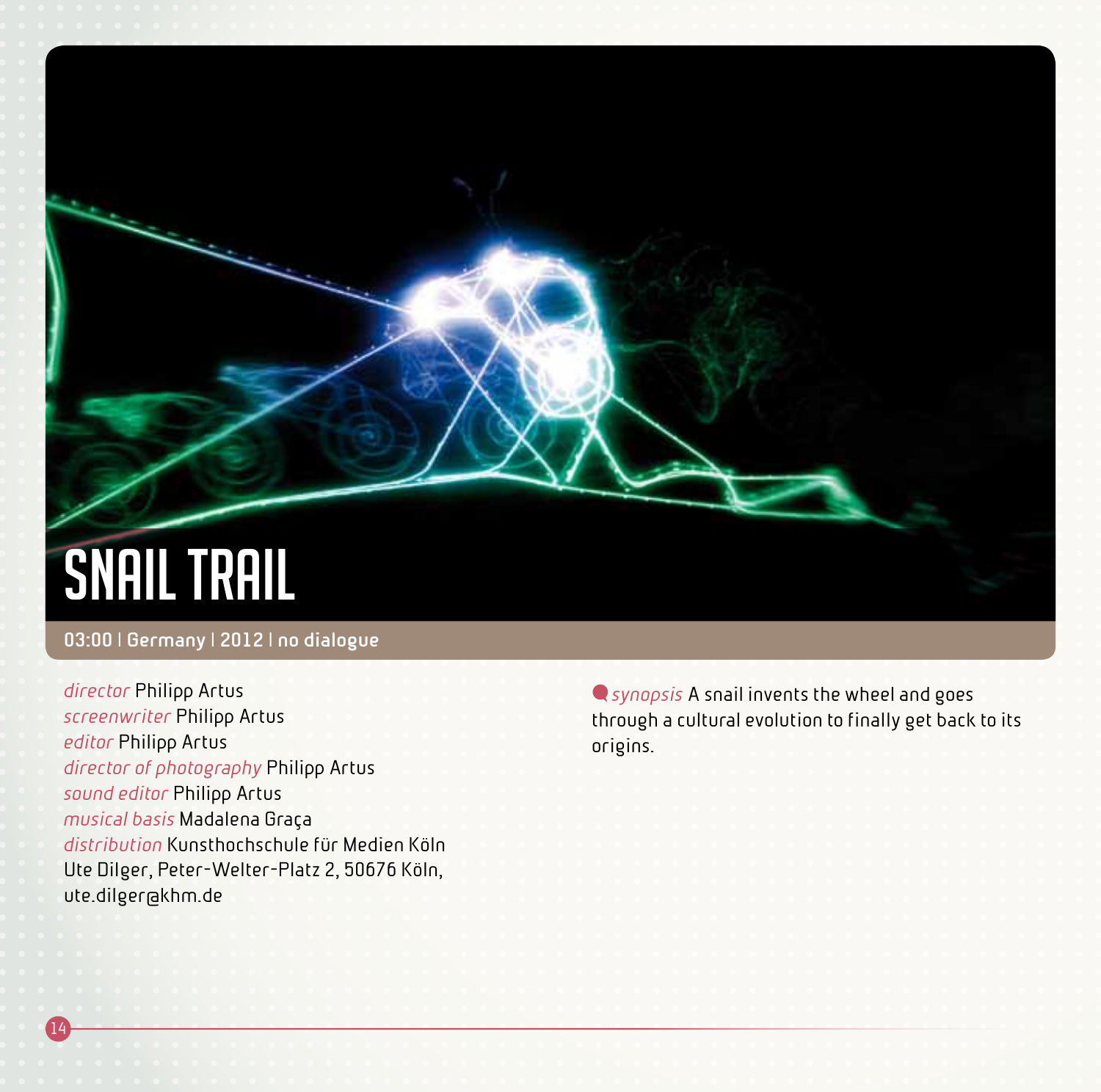Chio Philipp Artus born in 1982, grew up in Bremen, Germany and began studying art at the École des Beaux Arts in Nantes, France. He continued his autodidactic studies of animation and music theory in Portugal and is currently finishing his graduation project at the Academy of Media Arts in Cologne, Germany. His experimental animations and site-specific installations explore the manifestations of life through movement, sound and imagery. His projects have been shown in various museums, festivals and galleries around the world.

**Q** artist's statement The basic idea of the work is inspired by processes of exponential acceleration, which can be observed at different levels. Thus, the evolution of life proceeds at an extremely slow pace for more than 3 billion years, until it suddenly seems to explode in the Cambrian period. The tools of human beings progress relatively little during the Stone Age until there comes a rapid cultural development during the Holocene. Nowadays, a similar acceleration process is generated by the exchange of information through the internet. From this perspective, the exponential spiral on a snail shell may almost appear like a miraculous wink of nature.



**Q** contact Philipp Artus: www.philippartus.com | post@philippartus.com

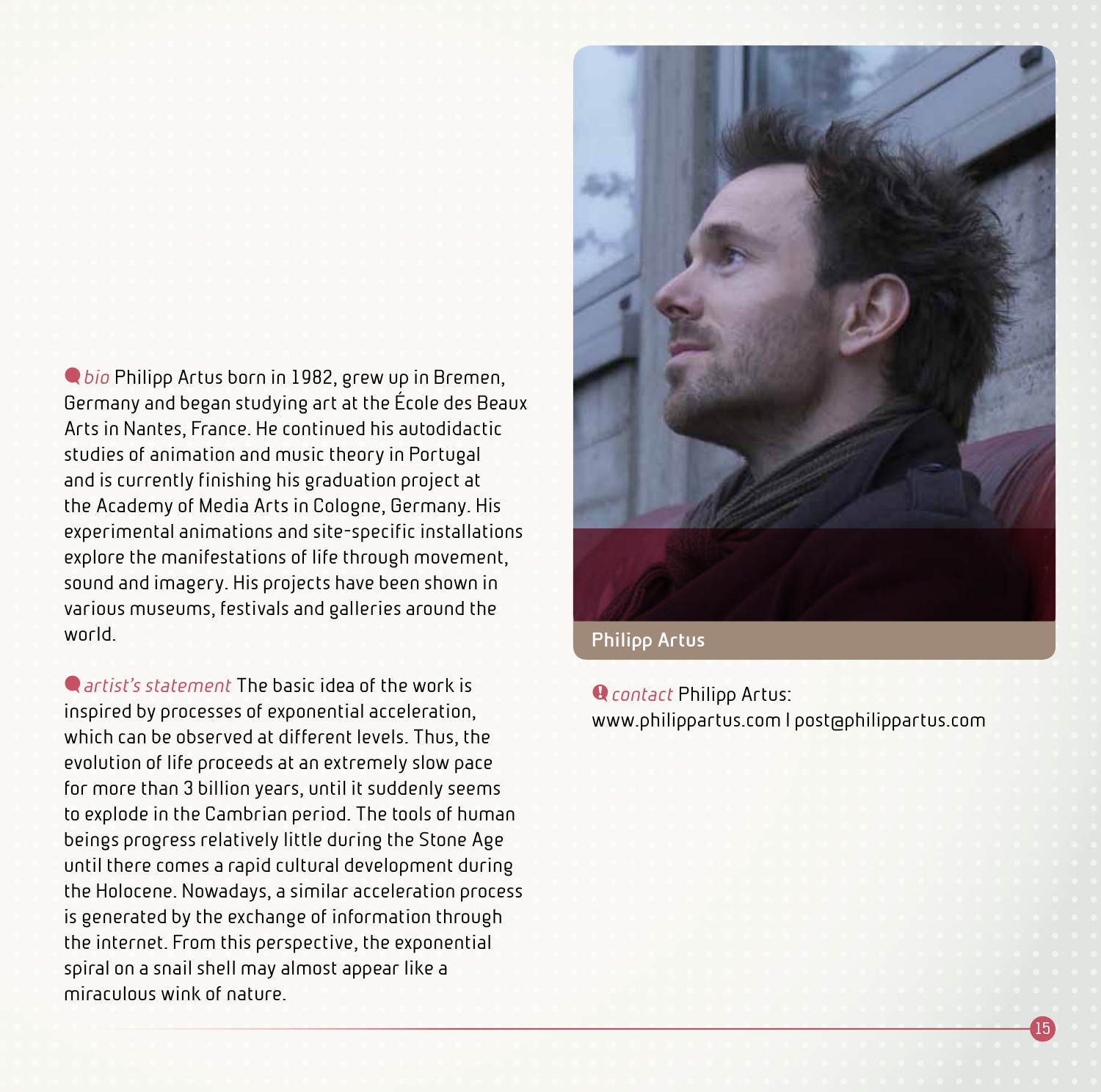

### **09:00** | **Germany** | **2012** | **German / English or English version**

director Gudrun Krebitz screenwriter Gudrun Krebitz editor Gudrun Krebitz director of photography Moana Vonstadl music Marian Mentrup sound design Marian Mentrup voices Nicolette Krebitz, Lola C. Bohle, Sean Uyehara compositing Sonja Rohleder producer Verena Schilling

distribution Cristina Marx Hochschule für Film und Fernsehen (HFF) "Konrad Wolf" Marlene-Dietrich-Allee 11, 14482 Potsdam-Babelsberg distribution@hff-potsdam.de

synopsis Real excitement is always kind of out of focus. Unfortunately. All joy lies buried in a blind rush and hasty perceptions. That's why I never got my eyes lasered.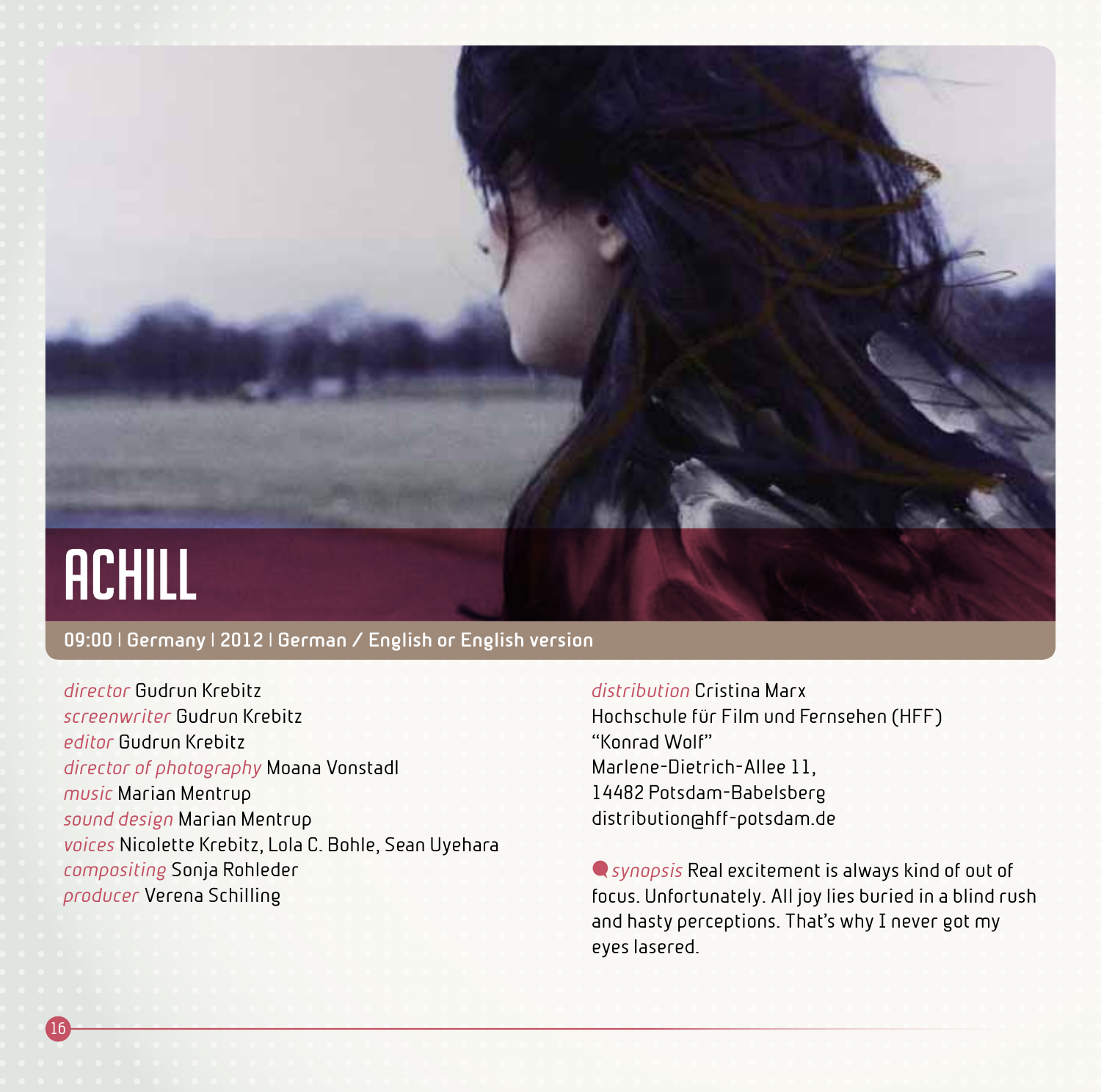$\bullet$  bio Born in Graz; 1997 to 1999 studies at the Vienna School of Arts; 2000 - 2002 training as an illustrator at the New Design Centre; 2004 - 2012 studying animation at the University of Film and Television (HFF) "Konrad Wolf" in Potsdam-Babelsberg

**Oactist's statement With ACHILL I worked** intuitively and fast. Improvisation, spontaneity, consciousness and the unconscious are elements I put my trust in with this piece. I give them autonomy to create the story. Different animation techniques are mixed together to create a moving sketchbook. The dialogues and sounds are touching the pictures briefly and are the backbone of the narration. It is an emotional, atmospheric and abstract stream of thought. The music (by Marian Mentrup) holds everything together, separates the memory, articulates the mood and gives an idea of where we find ourselves in the storyline.



**Gudrun Krebitz**

**Q** contact Gudrun Krebitz: www.gudrunkrebitz.com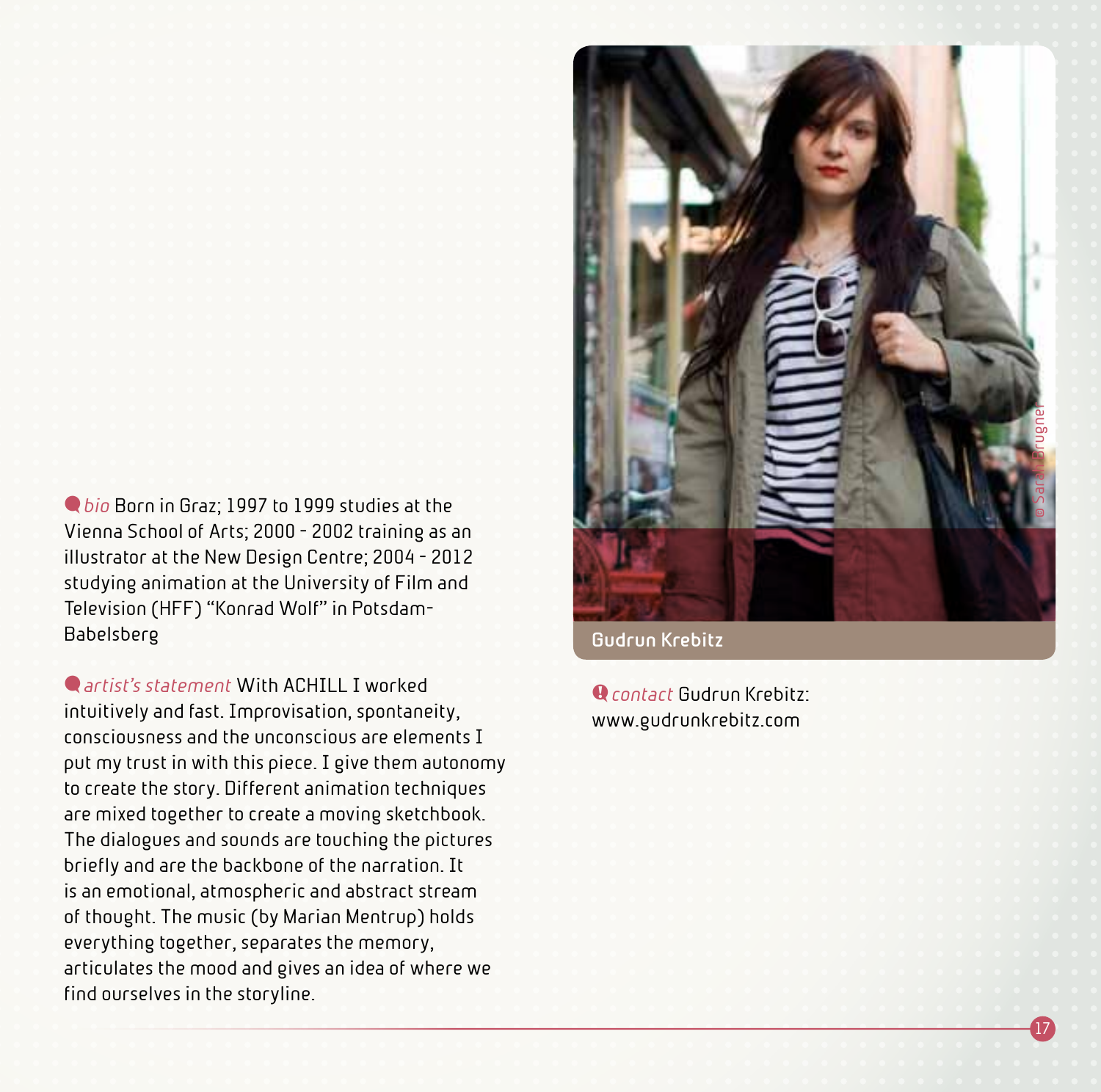### LIKE RATS LEAVING A SINKING SHIP

### **24:33** | **Germany** | **2012** | **English language**

director Vika Kirchenbauer screenwriter Vika Kirchenbauer editor Vika Kirchenbauer director of photography Vika Kirchenbauer music Nigel Farrelly sound design Vika Kirchenbauer voices Rob Santaguida, Laurie Young, Vika Kirchenbauer colourist Pol Merchan post-production consultant Martin Sulzer font design Moritz Esser producer Vika Kirchenbauer distribution Vika Kirchenbauer

**Q** synopsis Partly based on the author's psychiatric assessments diagnosing her with "Gender Identity Disorder," Like Rats Leaving a Sinking Ship is an intimate piece that combines personal subjectivity with the clinical objectivity of medical reports, challenging the very notions of these categories.

As evocative images inconspicuously blend with found family footage, a multilayered reality emerges in which the distinction between what is true or false becomes unimportant and obsolete.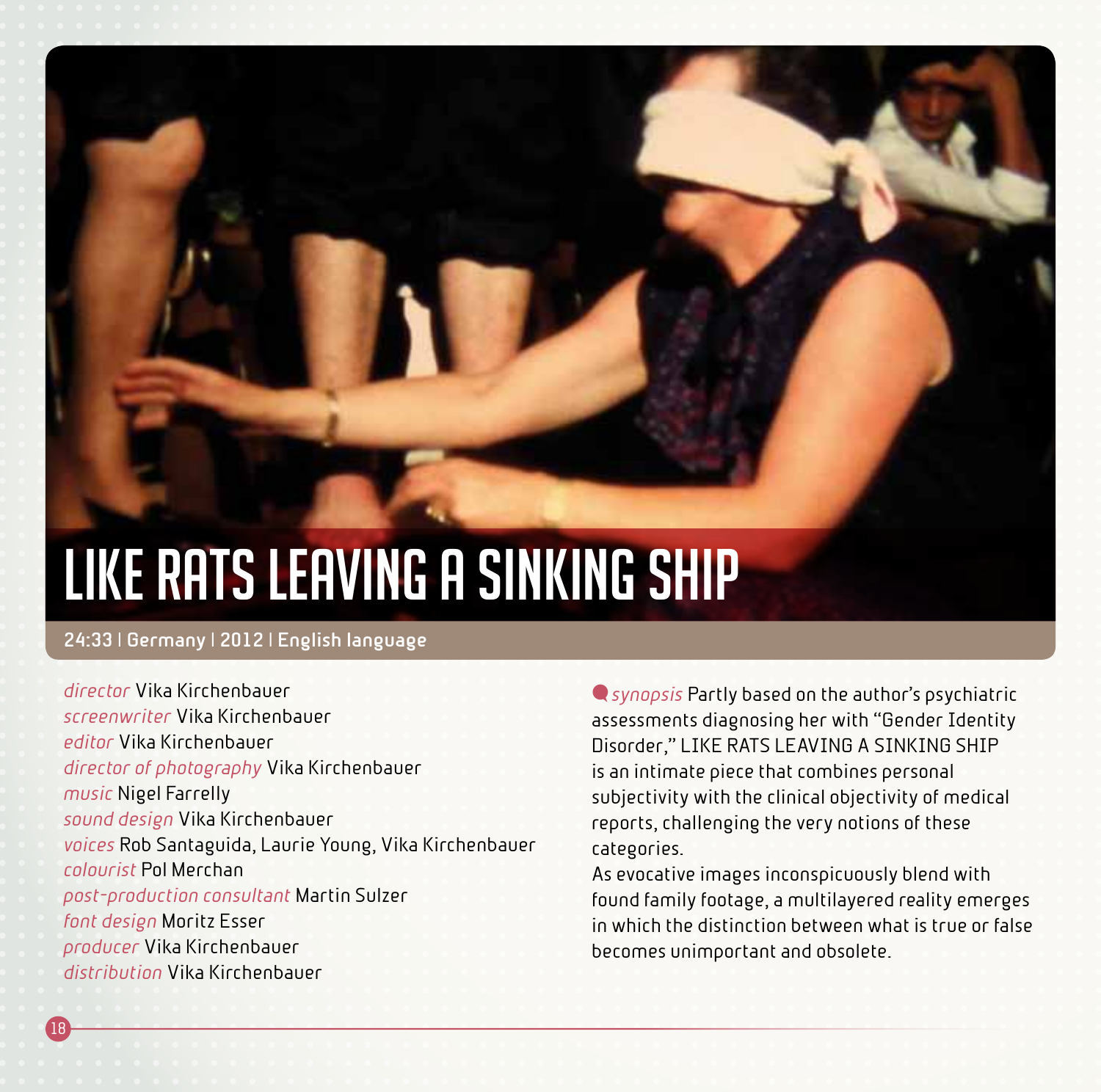$\bullet$  bio Vika Kirchenbauer is an artist and filmmaker. She currently lives and works in Berlin. In her work she often examines the construction of narrative and temporal coherence in relation to memory. Her films and videos have been described as multifaceted realities full of sharp analysis, poetic beauty and absurd contradictions. Internationally awarded, her work has been shown in more than 30 countries worldwide.

**Qartist's statement For the last few years I've** been working predominantly on what's considered 'autobiographical film', tackling its conventions and claims to truthfulness from various angles. Following observations about how 'coherent biographies' are constructed, and partly based on the psychiatric assessments declaring me 'incurably transsexual', in Like Rats Leaving a Sinking Ship I try to layer sometimes contradicting aspects of interpretation, information, memory and non-remembrance up to a point where such terms as narration, fact, chronology and history appear to rest on shaky foundations. Although I myself do not believe that there is much sense to be found in my past, I took great interest in reflecting upon the way such apparatuses as state, law and psychology do not only affect our present, but also the ways in which our lives are documented and interpreted in what we might call an 'official memory'.



**Vika Kirchenbauer**

**Q** contact Vika Kirchenbauer: like.rats.leavine@email.com